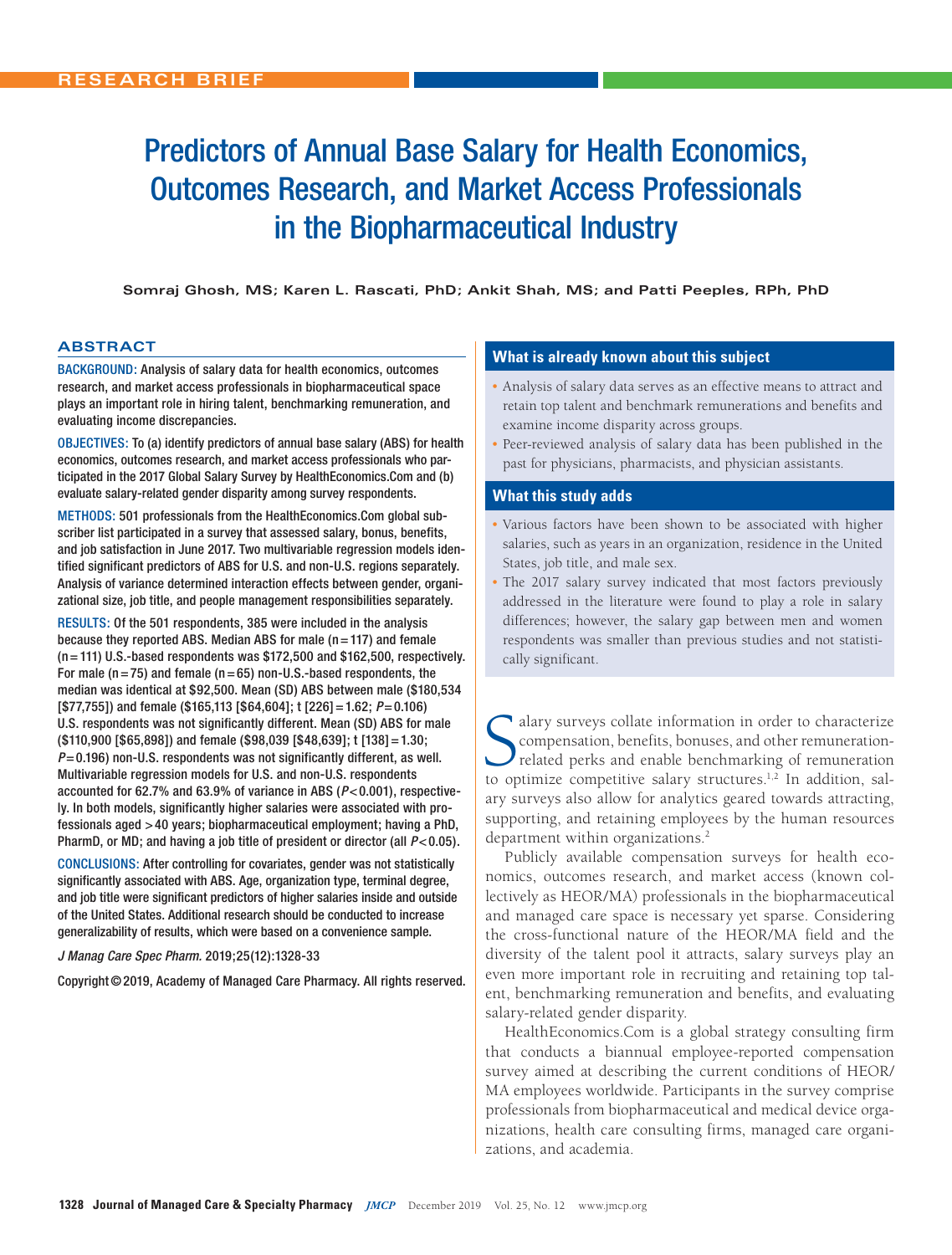An important function of the survey is to assess if salaryrelated disparities exist. Salary-related gender disparity across industries is well documented. According to a study conducted in 2015 that included internal medicine residency directors, salary disparities cited decades ago still persisted.<sup>3</sup> In another study that comprised life sciences faculty, significant salary disparities were found between male and female members of the faculty that could not be explained by productivity or other predictors of remuneration.<sup>4</sup> The study also recommended that policies pertaining to compensation and career progression for women in science should consider adjustments for time spent in childbearing, traditional familial responsibilities, pay-related historical practices, and persisting sexist attitudes. Several studies have also reported salary-related gender disparity among pharmacists, physician assistants, and other science-driven professions.<sup>5,6</sup> A recent publication evaluated the 2015 HealthEconomics.com survey results and found differences in annual base salary (ABS) by gender and geography (United States vs. non-United States).<sup>7</sup> Thus, the objectives of this updated analysis were to (a) determine the significant predictors of ABS for HEOR/MA professionals employed in the biopharmaceutical, health care consulting, and managed care industries, along with academia, who participated in the 2017 Global Salary Survey administered by HealthEconomics.Com and (b) evaluate salary-related gender disparity among the survey respondents.

# ■■**Methods**

HealthEconomics.Com administers a biannual salary survey that assembles information on salary, bonuses, benefits, job satisfaction, and success at work for HEOR/MA professionals. The survey for the current analysis was conducted from January to April 2017 using an online survey service. Invitation to participate in the survey was conveyed via email to subscribers of the HealthEconomics.Com active global distribution list, along with website announcements and notifications on relevant social media platforms. The HealthEconomics.Com subscriber sample consists of 24,800 global HEOR/MA real-world evidence professionals in biopharma, medical device, consulting, health technology assessment, or private insurance organizations. A total of 501 HEOR/MA professionals participated in the survey. Of the 501 respondents, 385 were considered for the final analysis after excluding respondents who did not report ABS. At the time of the survey, respondents were employed in the pharmaceutical, biotechnology, managed care, and health care consulting industries. A small minority of respondents comprised academicians who also took the survey.

# **Data Collection**

The survey items focused on demographic characteristics, including age (in years), gender, race, marital status, education, native language, country of residence, and English fluency. ABS excluding benefits and bonuses was reported in U.S. dollars. In addition, the survey items also collected information on bonuses, benefits, yearly raises, years of work experience, organizational size, job titles, budget management responsibility, and hiring authority.

# **Data Analysis**

Standard descriptive statistics were conducted to summarize demographic characteristics of the survey responses. Two separate multivariable linear regression models were developed to identify significant predictors of ABS for U.S.- and non-U.S. based professionals. In both models, the outcome variable was ABS, which was categorized in increments of \$5,000, with the midpoint of each increment used to represent an estimate of the salary. Age, gender, race, marital status, type of employer, level of education, native language, fluency in spoken English, hiring authority, budget management responsibilities, organizational size, and job title were incorporated as predictor variables to fit the model. Also, an analysis of variance (ANOVA) model was developed to determine the interaction effects between gender, organizational size, job title, and people management responsibilities separately.

## ■■**Results**

# **Demographic Characteristics**

Of the total surveys sent out, 385 responses were considered for the analysis. A detailed description of the demographic characteristics of the respondents is included in Table 1. The median base salary for male and female respondents based in the United States was \$172,500 and \$162,500. For male and female respondents based outside of the United States, the median base salary was identical at \$92,500. There was no statistically significant difference in mean (standard deviation [SD]) salary between male (\$180,534 [\$77,755]) and female (\$165,113 [\$64,604; t [226]=1.62; *P*=0.106) respondents based in the United States. Similarly, for respondents based outside of the United States, there was no statistically significant difference in mean (SD) salary for males (\$110,900 [\$65,898]) and females (\$98,039 [\$48,639]; t [138]=1.30; *P*=0.196).

We also computed male and female base salaries stratified by job titles (chief executive officer/senior vice president/vice president, director/associate director, manager, and academic) for respondents located within and outside of the United States separately (Table 1). Again, while there were differences between male and female salaries, the difference was not found to be statistically significant.

## **Predictors of Annual Base Salary**

Two multivariable linear regression models were developed to identify key predictors of ABS for respondents residing inside and outside of the United States. The model representing U.S. based respondents explained 62.7% (*P*≤0.001) of the variance,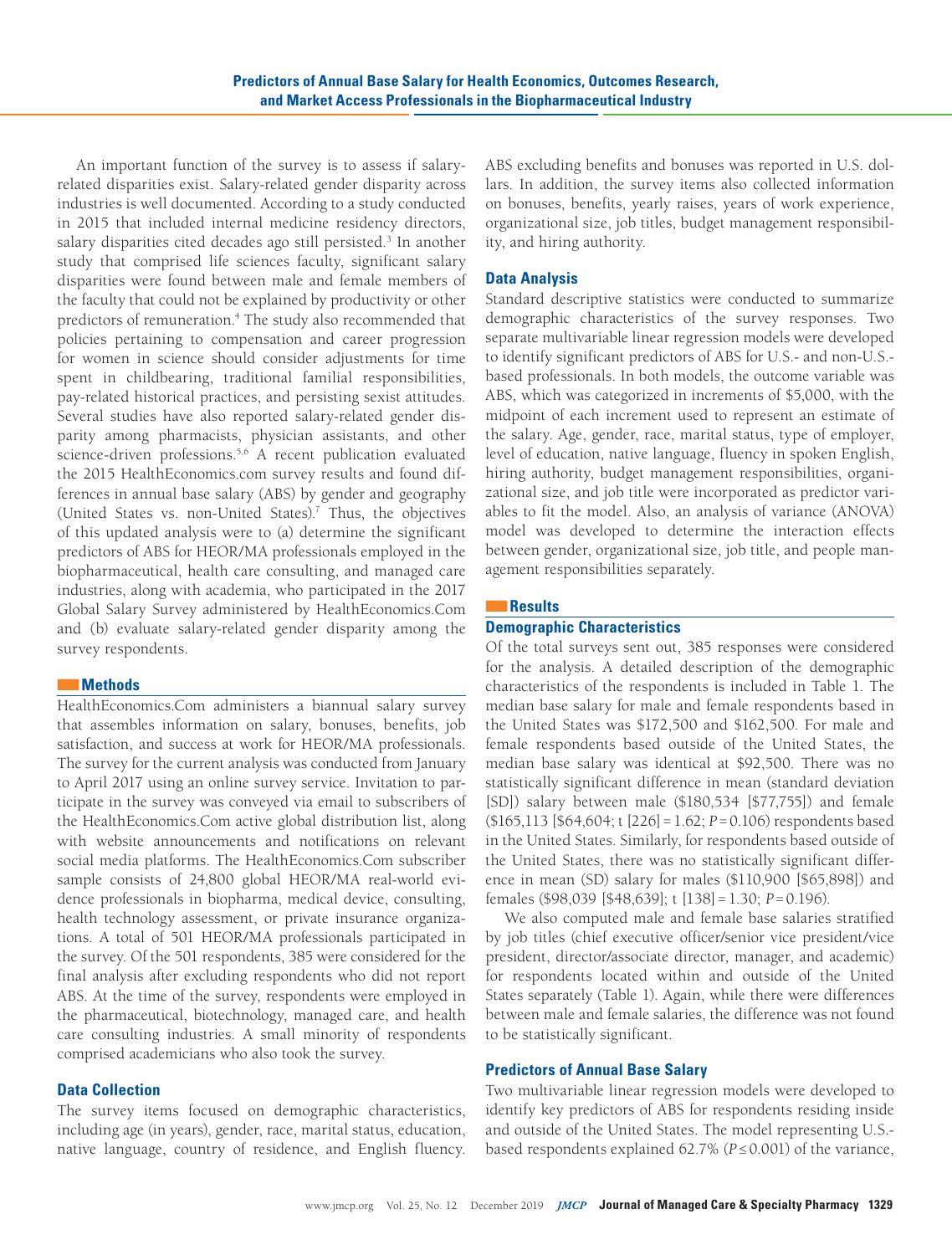| <b>TABLE 1</b><br>Demographic Characteristics of HEOR/MA Professionals in Non-U.S. and U.S. Regions |                                               |                                     |                                  |                                           |                                 |                              |  |
|-----------------------------------------------------------------------------------------------------|-----------------------------------------------|-------------------------------------|----------------------------------|-------------------------------------------|---------------------------------|------------------------------|--|
| Variable                                                                                            | Non-U.S.<br>Professionals<br>$n = 142$ (100%) | Non-U.S.<br>Salary, \$<br>Mean (SD) | Non-U.S.<br>Salary, \$<br>Median | U.S.<br>Professionals<br>$n = 232$ (100%) | U.S.<br>Salary, \$<br>Mean (SD) | U.S.<br>Salary, \$<br>Median |  |
| Age, year                                                                                           |                                               |                                     |                                  |                                           |                                 |                              |  |
| 21-30                                                                                               | (17.6)<br>25                                  | 53,600<br>(8,071)                   | 50,000                           | (9.1)<br>21                               | 101,905 (46,950)                | 97,500                       |  |
| $31 - 40$                                                                                           | (38.0)<br>54                                  | (38,079)<br>87,269                  | 82,500                           | (34.4)<br>79                              | 157,184<br>(59, 674)            | 142,500                      |  |
| 41-50                                                                                               | (29.6)<br>42                                  | 142,798<br>(68,097)                 | 135,000                          | (31.3)<br>72                              | 194,618 (75,747)                | 185,000                      |  |
| $>50$                                                                                               | 21<br>(14.8)                                  | 137,738 (53,367)                    | 137,500                          | 58 (25.2)                                 | 194,052 (68,998)                | 192,500                      |  |
| Missing                                                                                             | (0.0)<br>0                                    |                                     |                                  | $\overline{2}$<br>(0.8)                   |                                 |                              |  |
| Gender                                                                                              |                                               |                                     |                                  |                                           |                                 |                              |  |
| Male                                                                                                | 75<br>(53.6)                                  | 110,900 (65,898)                    | 92,500                           | (51.3)<br>117                             | 180,534 (77,755)                | 172,500                      |  |
| Female                                                                                              | (46.4)<br>65                                  | 98,038 (48,639)                     | 92,500                           | (48.7)<br>111                             | 165,113 (64,604)                | 162,500                      |  |
| Missing                                                                                             | $\overline{2}$<br>(1.4)                       |                                     |                                  | $\overline{4}$<br>(1.7)                   |                                 |                              |  |
| Race                                                                                                |                                               |                                     |                                  |                                           |                                 |                              |  |
| White                                                                                               | (63.6)<br>89                                  | 117,837<br>(58, 634)                | 102,500                          | (65.8)<br>150                             | (68, 252)<br>177,200            | 172,500                      |  |
| Black/other                                                                                         | (8.6)<br>12                                   | (63, 589)<br>95,833                 | 66,250                           | (11.0)<br>25                              | (71,605)<br>147,600             | 137,500                      |  |
| Asian                                                                                               | 34<br>(24.3)                                  | 78,750<br>(53, 194)                 | 50,000                           | (20.6)<br>47                              | 152,926<br>(67, 872)            | 147,500                      |  |
| Pacific Islander/Nativeb                                                                            | 5<br>(3.6)                                    | 72,500<br>(33,726)                  | 57,500                           | (2.6)<br>6                                | 246,250<br>(51, 424)            | 247,500                      |  |
| Missing                                                                                             | $\overline{2}$<br>(1.4)                       |                                     |                                  | (1.7)<br>$\overline{4}$                   |                                 |                              |  |
| Marital status                                                                                      |                                               |                                     |                                  |                                           |                                 |                              |  |
| Single                                                                                              | 33<br>(24.3)                                  | 79,924 (42,045)                     | 57,500                           | 41 $(18.2)$                               | 142,317 (69,456)                | 132,500                      |  |
| Married                                                                                             | (62.5)<br>85                                  | 107,618 (58,677)                    | 97,500                           | 163 (72.4)                                | 180,844<br>(69,052)             | 172,500                      |  |
| Other                                                                                               | (13.2)<br>18                                  | 122,083 (73,341)                    | 97,500                           | (9.3)<br>21                               | 159,643<br>(71, 791)            | 157,500                      |  |
| Missing                                                                                             | (4.2)<br>6                                    |                                     |                                  | $\overline{7}$<br>(3.0)                   |                                 |                              |  |
| Employer                                                                                            |                                               |                                     |                                  |                                           |                                 |                              |  |
| Pharma                                                                                              | (60.1)                                        | (62, 470)<br>123,459                | 107,500                          | (51.7)<br>120                             | (62, 722)<br>196,083            | 187,500                      |  |
| Consulting                                                                                          | 86<br>(26.1)<br>37                            | 82,162 (43,875)                     | 57,500                           | (26.3)<br>61                              | 162,664<br>(86,916)             | 142,500                      |  |
| Managed Care                                                                                        | (6.3)<br>9                                    | 77,778 (34,987)                     | 67,500                           | 25 (10.8)                                 | 133,700<br>(59, 517)            | 132,500                      |  |
| Academia                                                                                            | 3<br>(2.1)                                    | NR <sup>a</sup>                     | NR <sup>a</sup>                  | (5.2)<br>12                               | 120,208 (44,536)                | 117,500                      |  |
| Other                                                                                               | $\overline{7}$                                |                                     | 50,000                           |                                           |                                 |                              |  |
|                                                                                                     | (4.9)<br>(0.0)<br>$\mathcal{O}$               | 62,143 (22,473)                     |                                  | (6.0)<br>14                               | 142,857 (50,209)                | 147,500                      |  |
| Missing                                                                                             |                                               |                                     |                                  |                                           |                                 |                              |  |
| Highest degree                                                                                      |                                               |                                     |                                  |                                           |                                 |                              |  |
| Bachelors                                                                                           | 14<br>(9.9)                                   | (58, 799)<br>101,071                | 90,000                           | 22<br>(9.5)                               | 182,841<br>(87, 544)            | 182,500                      |  |
| Masters                                                                                             | (49.3)<br>70                                  | 92,964<br>(45,660)                  | 82,500                           | (39.8)<br>92                              | 168,967<br>(78,178)             | 152,500                      |  |
| PhD/MD/PharmD                                                                                       | (35.2)<br>50                                  | 128,500<br>(69, 622)                | 115,000                          | (48.9)<br>113                             | 178,739 (63,361)                | 172,500                      |  |
| Other                                                                                               | (5.6)<br>8                                    | 74,375<br>(52, 453)                 | 50,000                           | $\overline{4}$<br>(1.7)                   | NR <sup>a</sup>                 | NR <sup>a</sup>              |  |
| Missing                                                                                             | (0.0)<br>$\mathcal{O}$                        |                                     |                                  | (0.4)<br>$\mathbf{1}$                     |                                 |                              |  |
| Native language                                                                                     |                                               |                                     |                                  |                                           |                                 |                              |  |
| English                                                                                             | (31.7)<br>45                                  | 119,444 (58,436)                    | 102,500                          | 185 (80.8)                                | 176,716 (71,646)                | 172,500                      |  |
| Other                                                                                               | 97 (68.3)                                     | 98,634 (58,405)                     | 77,500                           | 44 (19.2)                                 | 164,716 (75,635)                | 142,500                      |  |
| Missing                                                                                             | $11 -$<br>(7.7)                               |                                     |                                  | 3 (1.3)                                   |                                 |                              |  |
| English fluency                                                                                     |                                               |                                     |                                  |                                           |                                 |                              |  |
| Limited/working                                                                                     | 5<br>(3.5)                                    | (63,211)<br>96,000                  | 50,000                           | 3<br>(1.3)                                | NR <sup>a</sup>                 | NR <sup>a</sup>              |  |
| Professional                                                                                        | (62.0)<br>88                                  | 94,091 (54,640)                     | 67,500                           | 75 (32.6)                                 | 163,300 (71,102)                | 142,500                      |  |
| Native <sup>b</sup> /bilingual                                                                      | (34.5)<br>49                                  | 126,173 (61,657)                    | 107,500                          | 152 (66.1)                                | 179,589 (73,303)                | 172,500                      |  |
| Missing                                                                                             | (0.0)<br>$\mathcal{O}$                        |                                     |                                  | (0.8)<br>$\overline{2}$                   |                                 |                              |  |
| Hiring authority                                                                                    |                                               |                                     |                                  |                                           |                                 |                              |  |
| Yes                                                                                                 | (37.6)<br>53                                  | 136,604 (66,347)                    | 132,500                          | 103 (45.0)                                | 217,500 (74,978)                | 217,500                      |  |
| $\rm No$                                                                                            | (62.4)<br>88                                  | 86,477 (45,341)                     | 67,500                           | 126 (55.0)                                | 138,988 (46,311)                | 137,500                      |  |
| Missing                                                                                             | (0.7)<br>1                                    |                                     |                                  | 3<br>(1.3)                                |                                 |                              |  |
| Budget management                                                                                   |                                               |                                     |                                  |                                           |                                 |                              |  |
| Yes                                                                                                 | (53.5)<br>76                                  | (61, 617)<br>132,007                | 125,000                          | 145 (63.3)                                | 196,913 (73,866)                | 187,500                      |  |
| No                                                                                                  | (46.5)<br>66                                  | 74,393<br>(61, 617)                 | 52,500                           | 84 (36.7)                                 | 135,268 (49,458)                | 132,500                      |  |
| Missing                                                                                             | (8.5)<br>12                                   |                                     |                                  | 3<br>(1.3)                                |                                 |                              |  |

*continued on next page*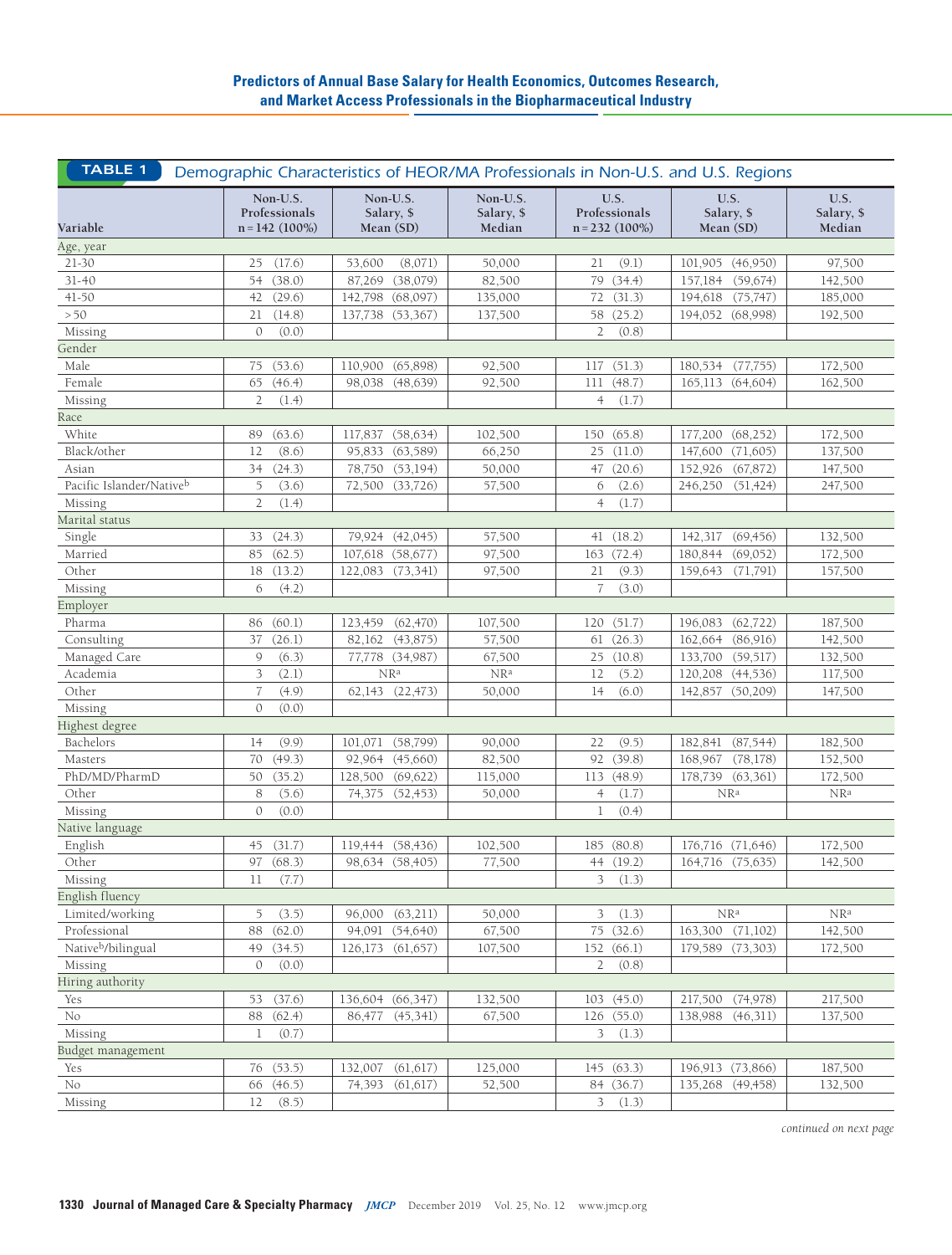| <b>TABLE 1</b><br>Demographic Characteristics of HEOR/MA Professionals in Non-U.S. and U.S. Regions (continued) |                        |                                     |                                  |                                            |                                 |                              |  |
|-----------------------------------------------------------------------------------------------------------------|------------------------|-------------------------------------|----------------------------------|--------------------------------------------|---------------------------------|------------------------------|--|
| Non-U.S.<br>Professionals<br>$n = 142 (100\%)$<br>Variable                                                      |                        | Non-U.S.<br>Salary, \$<br>Mean (SD) | Non-U.S.<br>Salary, \$<br>Median | U.S.<br>Professionals<br>$n = 232 (100\%)$ | U.S.<br>Salary, \$<br>Mean (SD) | U.S.<br>Salary, \$<br>Median |  |
| Organizational size                                                                                             |                        |                                     |                                  |                                            |                                 |                              |  |
| $1-1,000$                                                                                                       | (46.8)<br>66           | 88,220 (50,647)                     | 60,000                           | 92 (40.5)                                  | (83,921)<br>160,353             | 147,500                      |  |
| 1,001-5,000                                                                                                     | (9.2)<br>13            | 93,846 (43,176)                     | 82,500                           | 26(11.5)                                   | 176,058 (73,686)                | 147,500                      |  |
| > 5,000                                                                                                         | (44.0)<br>62           | 124,718 (64,494)                    | 115,000                          | 109(48.0)                                  | (59, 414)<br>186,376            | 177,500                      |  |
| Missing                                                                                                         | (0.7)                  |                                     |                                  | 5(2.2)                                     |                                 |                              |  |
| Job title                                                                                                       |                        |                                     |                                  |                                            |                                 |                              |  |
| CEO/SVP/VP                                                                                                      | (9.9)<br>14            | 170,000 (75,294)                    | 167,500                          | (21.1)<br>49                               | (79, 363)<br>246,429            | 242,500                      |  |
| Director/associate director                                                                                     | (35.9)<br>51           | 138,873 (54,907)                    | 132,500                          | 102(44.0)                                  | (52,079)<br>179,485             | 177,500                      |  |
| Manager                                                                                                         | (51.4)<br>73           | 72,329 (28,606)                     | 57,500                           | 64 (27.6)                                  | (45,617)<br>123,516             | 125,000                      |  |
| Academic                                                                                                        | (2.8)<br>4             | NR <sup>a</sup>                     | NR <sup>a</sup>                  | (7.3)<br>17                                | 114.706<br>(40,251)             | 117,500                      |  |
| Missing                                                                                                         | (0.0)<br>$\mathcal{O}$ |                                     |                                  | (0.0)<br>$\mathbf{0}$                      |                                 |                              |  |

*Note: Percentages do not add to 100% due to rounding.*

*aMean and median were not reported when cell size was <5.*

*bNative=Native American.* 

*CEO=chief executive officer; HEOR/MA=health economics, outcomes research, and market access; MD=medical doctor degree; NR=not reported; PharmD=doctor of pharmacy degree; PhD=doctor of philosophy degree; SD=standard deviation; SVP=senior vice president; VP=vice president.* 

while the model that considered only non-U.S. respondents explained 63.9% (*P*≤0.001) of the variance in ABS. In both models, significantly higher salaries were associated with professionals aged > 40 years; biopharmaceutical employment; having a PhD, PharmD, or MD; and having a job title of president or director (all *P*<0.05). While hiring authority was a significant predictor in the United States (*P*<0.001), it was not for respondents based outside the United States (*P*=0.810). In addition, gender was not a significant predictor of ABS in either model. Parameter estimates for both models are reported in Table 2.

# **Determining Interaction Effects to Evaluate Gender Disparity in Annual Base Salary**

Two-way ANOVA was conducted to compare the interaction effects of gender and (a) organizational size, (b) current designation, and (c) people management responsibilities separately on ABS of respondents residing inside and outside of the United States. Interaction effects including gender and organizational size (F [2, 218]=0.29, *P*=0.747); gender and job title (F [3, 220]=0.89, *P*=0.448); and gender and people management responsibilities  $(F [3, 216] = 0.62, P = 0.604)$  were not statistically significant for respondents residing in the United States. Similarly, for non-U.S. respondents, interaction between gender and organizational size (F [2, 133]=0.21, *P*=0.815); gender and job title (F [2, 133]=0.21, *P*=0.815); and gender and people management responsibilities (F [1, 133]=0.27, *P*=0.602) were also not statistically significant.

## ■■**Discussion**

Mean and median salaries differed by most of the expected factors, such as professionals aged >40 years; biopharmaceutical employment; having budget management authority; having hiring authority; having a PhD, PharmD, or MD degree; residing in the United States; working in organizations with >5,000 employees; and with a job title of president or director.

Salary disparity between genders in the health care sector have been previously reported.<sup>3,7</sup> Studies have consistently found a statistically significant difference in remuneration between male and female professionals, with male professionals earning more than their female counterparts. In a study using national data for health care professionals by Seabury et al. (2013), results indicated a significant salary inequality between genders, with a lack of improvement in the gap over time.8 The study also noted that overall salary-related gender gap occurred less for nurses and pharmacists as opposed to physicians and other health sector professionals.

While studies have explored gender-related salary disparities for professionals, such as physicians, pharmacists, and physician assistants,3,5,6 our study explored ABS data for HEOR/MA professionals working in biopharmaceutical, health care consulting, and managed care organizations, along with academia, who constitute an important intellectual asset within the drug development space. An analysis of earlier responses (2015) to this same survey found a statistically significant difference between male and female respondents.<sup>7</sup> This analysis noted that female respondents reported mean salaries of \$30,000 lower than males in the United States and \$13,000 lower for non-U.S. respondents, and differences were statistically different.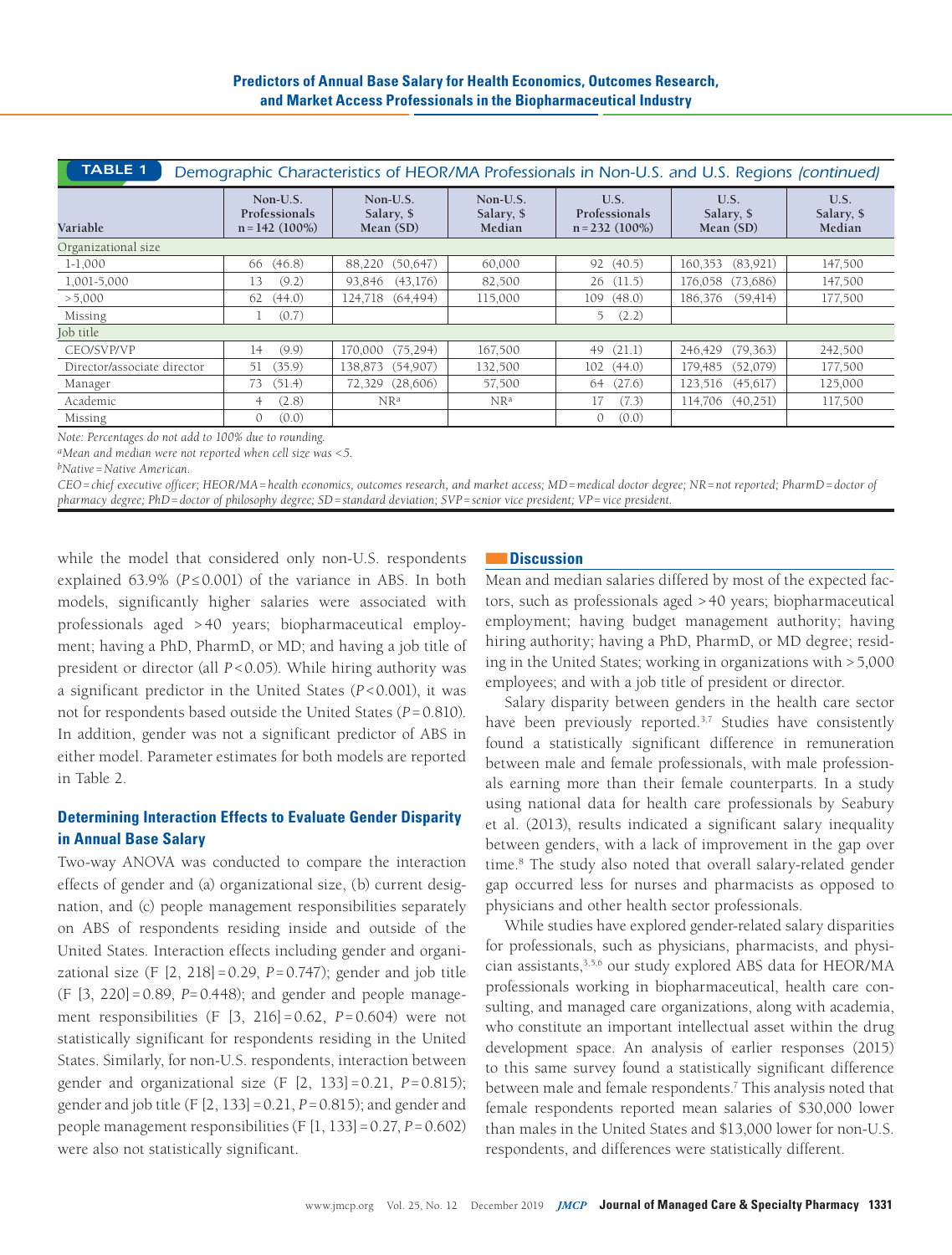| TABLE 2<br>Predictors of Annual Base Salary in Non-U.S. and U.S. Regions |                    |                                            |                         |                                                  |                      |  |  |
|--------------------------------------------------------------------------|--------------------|--------------------------------------------|-------------------------|--------------------------------------------------|----------------------|--|--|
| Variable                                                                 | Reference          | <b>Parameter Estimate</b><br>$(Non-U.S.)a$ | P Value<br>$(Non-U.S.)$ | <b>Parameter Estimate</b><br>(U.S.) <sup>a</sup> | P Value<br>(U.S.)    |  |  |
| Age, years                                                               |                    |                                            |                         |                                                  |                      |  |  |
| 21-30                                                                    |                    | $-7,171$                                   | 0.486                   | $-13,478$                                        | 0.264                |  |  |
| $41 - 50$                                                                | $31 - 40$          | 28,394                                     | < 0.001 <sup>b</sup>    | 22,716                                           | 0.003 <sup>b</sup>   |  |  |
| $>50$                                                                    |                    | 33,158                                     | 0.002 <sup>b</sup>      | 22,856                                           | 0.007 <sup>b</sup>   |  |  |
| Gender                                                                   |                    |                                            |                         |                                                  |                      |  |  |
| Female                                                                   | Male               | $-8,788$                                   | 0.209                   | $-3,772$                                         | 0.536                |  |  |
| Race                                                                     |                    |                                            |                         |                                                  |                      |  |  |
| Black/Latino                                                             |                    | $-9,855$                                   | 0.437                   | $-7,328$                                         | 0.489                |  |  |
| Asian                                                                    | White              | $-3,616$                                   | 0.693                   | $-10,014$                                        | 0.244                |  |  |
| Other                                                                    |                    | $-20,090$                                  | 0.252                   | $-25,979$                                        | 0.187                |  |  |
| Employer                                                                 |                    |                                            |                         |                                                  |                      |  |  |
| Consulting                                                               |                    | $-20,868$                                  | 0.039 <sup>b</sup>      | $-40,126$                                        | < 0.001 <sup>b</sup> |  |  |
| Managed care                                                             |                    | $-62,173$                                  | < 0.001 <sup>b</sup>    | $-46,916$                                        | < 0.001 <sup>b</sup> |  |  |
| Academia                                                                 | Pharma             | $-7,337$                                   | 0.811                   | $-38,389$                                        | 0.005 <sup>b</sup>   |  |  |
| Other                                                                    |                    | $-36,709$                                  | 0.035 <sup>b</sup>      | $-100,619$                                       | < 0.001 <sup>b</sup> |  |  |
| Education                                                                |                    |                                            |                         |                                                  |                      |  |  |
| Bachelors                                                                |                    | $-7,281$                                   | 0.547                   | $-10,651$                                        | 0.002 <sup>b</sup>   |  |  |
| Masters                                                                  | PhD/MD/PharmD      | $-20,072$                                  | 0.006 <sup>b</sup>      | $-18,014$                                        | 0.006 <sup>b</sup>   |  |  |
| Other                                                                    |                    | $-33,190$                                  | 0.027 <sup>b</sup>      | $-34,337$                                        | 0.005 <sup>b</sup>   |  |  |
| Native language                                                          |                    |                                            |                         |                                                  |                      |  |  |
| English                                                                  | Other              | $-7,254$                                   | 0.530                   | $-1,842$                                         | 0.832                |  |  |
| English fluency                                                          |                    |                                            |                         |                                                  |                      |  |  |
| Limited/working                                                          |                    | 21,812                                     | 0.317                   | 14,961                                           | 0.585                |  |  |
| Professional                                                             | Native/Bilingual   | $-22,040$                                  | 0.052                   | $-4,861$                                         | 0.486                |  |  |
| Hiring authority                                                         |                    |                                            |                         |                                                  |                      |  |  |
| Yes                                                                      | No                 | $-1,968$                                   | 0.810                   | 26,937                                           | < 0.001 <sup>b</sup> |  |  |
| Budget management                                                        |                    |                                            |                         |                                                  |                      |  |  |
| Yes                                                                      | No                 | 8,810                                      | 0.288                   | 7,319                                            | 0.342                |  |  |
| Organizational size                                                      |                    |                                            |                         |                                                  |                      |  |  |
| < 1,000                                                                  |                    | $-14,196$                                  | 0.097                   | $-7182$                                          | 0.393                |  |  |
| 1,001-5,000                                                              | > 5,000            | $-27,253$                                  | 0.023                   | $-5,202$                                         | 0.427                |  |  |
| Job title                                                                |                    |                                            |                         |                                                  |                      |  |  |
| President/vice president                                                 |                    | 29,227                                     | 0.019 <sup>b</sup>      | 75,550                                           | < 0.001 <sup>b</sup> |  |  |
| Manager                                                                  | Director/associate | $-39,671$                                  | < 0.001 <sup>b</sup>    | $-20,660$                                        | 0.017 <sup>b</sup>   |  |  |
| Academic                                                                 | director           | $-73,213$                                  | 0.006 <sup>b</sup>      | $-34,642$                                        | 0.036 <sup>b</sup>   |  |  |

*Note: Adjusted R2 for only U.S. cases model=62.7%; adjusted R2 for only non-U.S. cases model=63.9%.*

*aParameter estimates were rounded up or rounded down to the closest whole number.*

*bSignificance at P<0.05.*

*MD=medical doctor degree; PharmD=doctor of pharmacy degree; PhD=doctor of philosophy degree.*

We found a lower mean gap (\$15,000 for U.S. respondents and \$12,000 for non-U.S. respondents), and although these results were in the same direction, these differences were not statistically different before or after adjusting for covariates. In addition, our study also examined the interaction effects of gender, organizational size, current designation, and people management responsibilities (separately) on ABS. Again, contrary to previous research, the interaction effects were not found to be statistically significant.

We hypothesize 3 reasons that could potentially be responsible for such an observation. First, HEOR/MA is a niche field with a relatively smaller work force compared with other specialties involved in drug development. Because of the niche nature of the specialization and a work force that is characterized by significant uniformity in the level of academic qualification, the remuneration package may be structured in a way that leaves little room for disparity. Second, the remuneration is primarily based on academic qualifications and length of work experience that drives a standardized salary structure that, in turn, allows for consistency. Third, a smaller workforce enables better networking, which may indirectly lead to standardization of the salary structure based on analogy and precedence during salary-related negotiations.